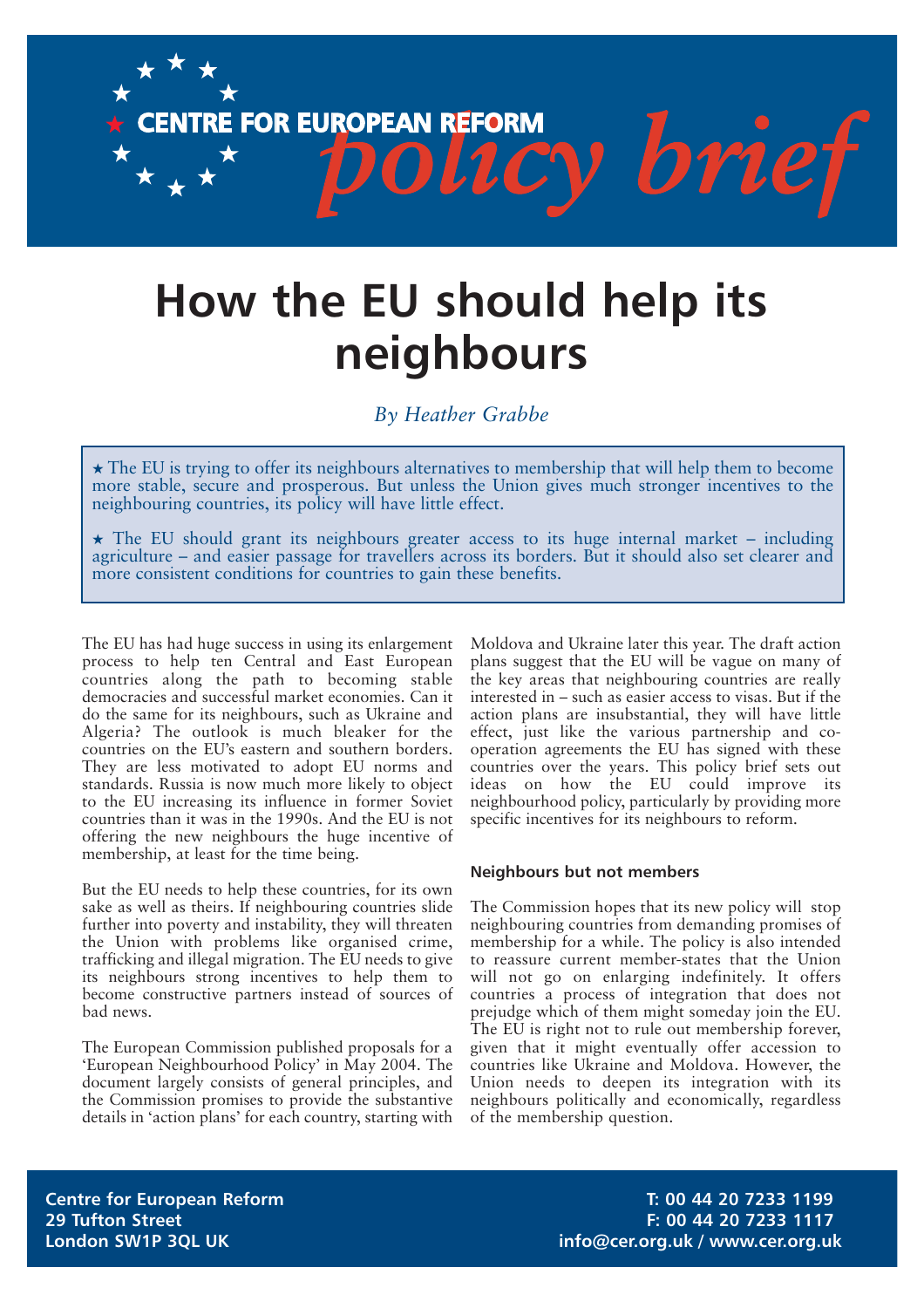The fact that the neighbourhood policy contains no promise of accession vastly diminishes its attractiveness for the neighbours. EU policymakers too easily assume that the new neighbours will adapt to EU norms in the same way the accession countries did. But the Central and East Europeans were motivated by the real and near prospect of accession, which allowed politicians to push through reforms in the name of joining the EU. Without that prospect, countries are less likely to take up the EU's offers of help, for example in reforming their economies.

But the practical and political obstacles to incorporating the EU's much poorer neighbours into this kind of economic area are much greater. And what the EU is offering now is far from 'everything but institutions'. The Commission has had to work within the framework of the EU's existing policies, so it is unable to grant neighbouring countries the two benefits that they really want: visa-free access to the EU and free trade in agricultural products. These policies are extremely sensitive for the member-states, and decisions on them are in the hands of die-hard ministries which do not have foreign policy objectives



# **The EU and its neighbours**

The EU thus needs to give its neighbours additional incentives to co-operate, or it will have very little influence over them. In their current form, the Commission's proposals look like a token policy, not a serious attempt to transform the EU's neighbourhood.

#### **The Commission's proposals**

Commission President Romano Prodi recommended last year that the EU should offer its neighbours "everything but institutions". This would involve integrating the eastern and southern periphery of the EU into every part of the Union's policies, but not providing a seat at the table where decisions are made. Norway, Iceland and Liechtenstein have such an arrangement with the EU. They are members of the 'European Economic Area', which gives them access to the single market and EU policies like research and development, but does not allow them to participate in decision-making.

as their first priority. The member-states are reluctant to allow greater freedom of movement for the citizens of surrounding countries, owing to fears of illegal immigration and their desire to clamp down on trafficking in illegal goods and people. At the same time, the Commission is restricted in how much access it can give to the EU's agricultural markets since the Common Agricultural Policy (CAP) relies on export subsidies and market protection.

**Contents.** In its 'European neighbourhood policy' document, the Commission proposes that the EU give its neighbours more money from 2007 onwards; develop new rules for using existing aid; and gradually integrate neighbouring countries into some of its markets. It also makes some rather vague promises of greater political dialogue and security co-operation.

**Scope.** The policy covers 17 countries to the EU's east and south, from the Arctic circle down to the Black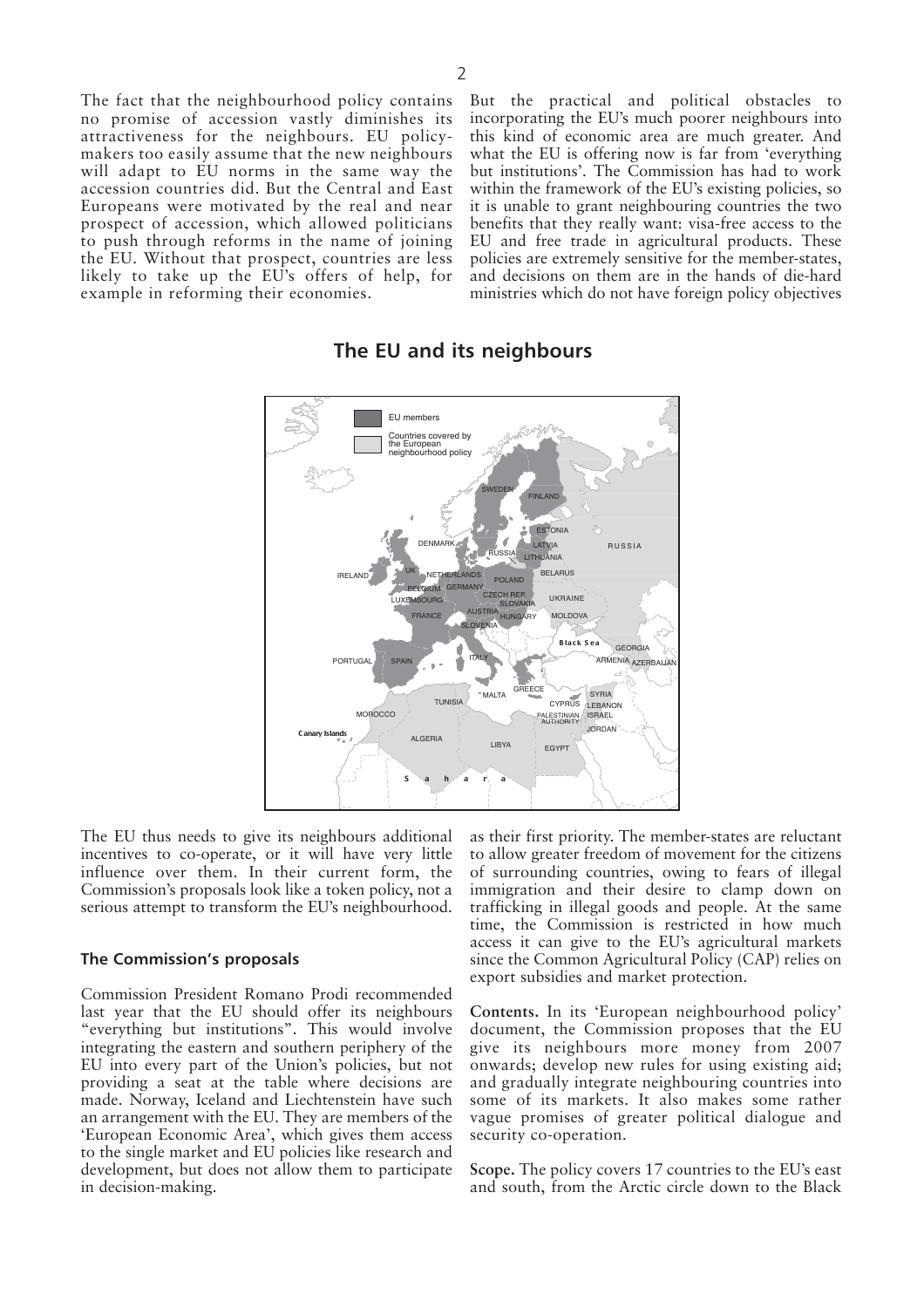Sea and round the Mediterranean. Only the neighbouring countries which have already signed association or partnership agreements with the EU are eligible immediately, which means that the package is not available to Belarus and Libya at the moment. However, Libya could join it as soon as it becomes a member of the EU's 'Barcelona process'. The EU has added the countries of the Southern Caucasus – Armenia, Azerbaijan and Georgia – following Georgia's 'rose revolution' which brought in a new government in 2003. The Commission is

*1 See Katinka Barysch, 'The EU and Russia: strategic partners or squabbling neighbours?', CER, May 2004.*

ambiguous about Russia's involvement: it says Russia is covered by the policy, but the EU's existing plans for Russia overlap with many areas of the neighbourhood policy.1

The EU's relationship with Russia overshadows its neighbourhood policy. While Russia is seeking to re-assert its influence over its 'near abroad', the EU is also trying to deepen its engagement with many of the same countries. Neither side is yet sure how far their two agendas will conflict. But already potential tensions are emerging. For example, Ukraine has been invited to take on EU market regulations, but also Russian ones through a 'common economic space'. Russia wants its citizens to be able to travel freely in the former Soviet countries, but the EU wants its eastern neighbours to reinforce their border controls with other non-EU countries like Russia.

Further tensions could arise if the EU tries to get involved in resolving the many frozen conflicts in the Black Sea region, such as those in Transdnistria in Moldova or South Ossetia in Georgia. Russia has troops in both these areas, as well as in Abkhazia, and Moscow will strongly resist EU attempts to reduce its influence there. Many Russian policymakers see their country as a strategic competitor of the EU and the US in what they regard as Russia's natural sphere of influence.

**Money.** The Commission proposes that the funds available to support its neighbourhood policy should be "increased significantly" from 2007 onwards, when a new EU budget starts to operate. It wants to introduce a 'European Neighbourhood Instrument' which could fund projects both inside and outside the Union – creating the first EU fund that can finance projects on both sides of its external borders. The neighbourhood fund would focus on cross-border projects and wider transnational initiatives which promote sustainable development, the environment, public health, fighting organised crime, border control, and 'people-to-people' contacts through education and civil society. However, the amount of money available will depend entirely on how the EU's next budget is divided up, following the next two years of haggling between the member-states. So there is no guarantee of a major increase in the funds available.

For 2004-06, a total of  $\epsilon$ 255 million is available from the existing aid and technical assistance funds for the eastern neighbours (through Phare and Tacis), the Balkans (CARDS) and the Mediterranean countries (MEDA). An embarrassing proportion of these funds remains unspent, especially in the Balkans and the Mediterranean, because the EU cannot find viable projects to invest in. The neighbourhood policy priorities could therefore be a useful way of spending these funds.

#### **What better incentives can the EU offer?**

So far, the EU has offered very little that its neighbours want. The ultimate prize – membership – is available only to Bulgaria, Romania, Turkey and the five countries of the Western Balkans.

The incentives contained in the Commission's document are too weak to coax neighbours to move towards market economies and fully democratic politics. Aid and trade concessions – the EU's conventional fare for third countries – are simply not enough to sway governments, and hence for the Union to exert leverage on them. It needs to give specific rewards in return for specific improvements, with clear conditions and benchmarks to measure progress, rather than vague promises of 'launching a dialogue' on various issues.

#### *Trade*

The Union has become much more generous in granting trade concessions for industrial products over the past decade. For example, the Stabilisation and Association Agreements for the Balkan countries allow greater market access than the Europe Agreements initially gave to the Central and East Europeans in the early 1990s. However, agriculture is the one area of trade that would really make a big difference to many of the neighbouring countries. For some countries, such as Morocco and Tunisia, access to EU agricultural markets would create a valuable economic opportunity because they could export their tomatoes and oranges. But North African products would compete directly with Spanish and Italian farmers. Such EU farmers are heavily subsidised and have the political clout in the EU to resist even limited foreign competition.

One way to sell the idea of agricultural trade liberalisation to reluctant member-states would be to emphasise how little it would cost the Union. Trade concessions are very cheap in comparison with aid or military intervention. Moreover, the neighbouring countries would have very little impact on the EU's massive trade flows. How many potatoes is Ukraine really going to sell to the EU? How much damage could Moldova's unsubsidised fruit-growers really cause to the EU's heavily protected producers? The Commission should do a study on the export potential of neighbouring countries' agricultural sectors, to show how little EU markets would be affected. The study could also consider mechanisms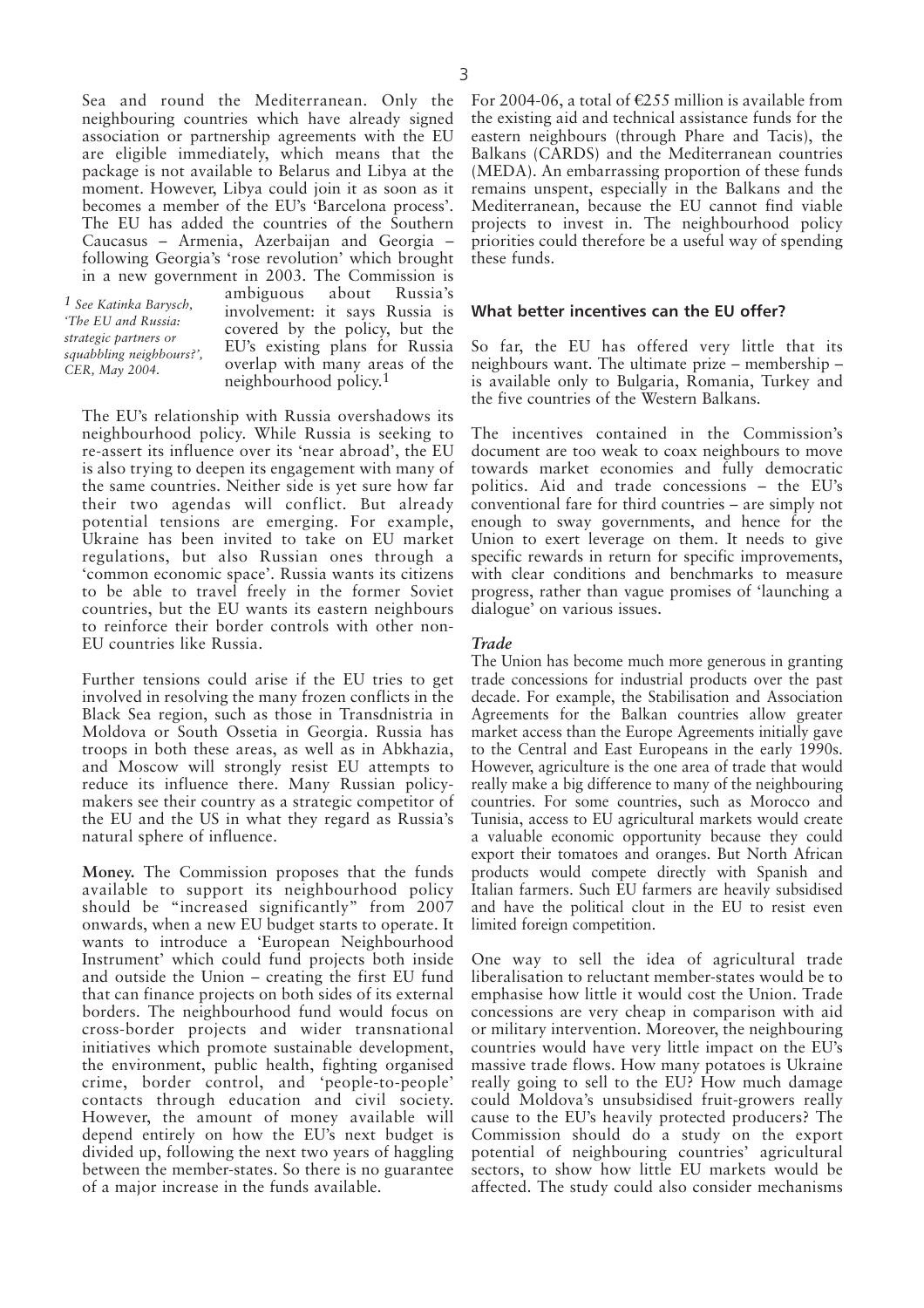to reassure member-states that disruption can be avoided – like the safeguard clauses that can already limit surges of exports from the new member-states.

The EU should apply its agricultural product standards to imports from third countries, but it must use these to help countries to improve their farming sectors, not as a means of protecting its own producers. Hygiene, veterinary and phyto-sanitary standards are useful parts of the EU's rule-book that could be transferred to neighbouring countries – but only if the EU is prepared to open its markets to the dairies, abattoirs and food manufacturers which can meet them. For example, the EU could set up a scheme to certify organic producers, because so many farmers in neighbouring countries are producing on land where pesticides and fertilisers have never been used. If Georgian and Moldovan farmers could apply for an EU certificate for their organic production, that would help them to sell their products in EU and other markets, and encourage good environmental practices.

#### *Gradual integration into the single market*

The Commission's paper invites the neighbours to adopt its economic legislation, open up their economies to one another, and reduce trade barriers. But it offers little in return, arguing that the neighbours would benefit from such reforms because they would stimulate investment and growth, while reducing unemployment. In the long run, no doubt, such measures would have this effect. But will the neighbouring countries be persuaded by this argument? They have been told for years by the international financial institutions that they should open their markets. Thus far, they have not done so, mostly because free markets run against the interests of ruling elites in countries like Armenia and Algeria. These countries are unlikely to be converted to the EU's free-market rhetoric if the Union grants no specific inducements in return for liberalisation.

The Commission proposes giving the neighbouring countries a 'stake' in the EU's single market – which seems to mean inviting countries to take on EU legislation and market rules. The Commission proposes giving technical assistance and setting up twinning programmes to help neighbours to meet EU norms and standards. But if it wants the neighbours to respond with economic reforms, it will also need to add substantial offers of preferential trade concessions to the action plans.

In addition to providing more incentives, the EU needs to resolve some major practical questions about how to integrate neighbouring countries into its single market. Will it demand that the neighbours' products are made with EU-level environmental and labour standards? If not, will EU producers complain about environmental and social 'dumping'? Likewise, will the neighbours have to comply fully with EU competition rules? The Commission's paper suggests it will demand that the

neighbours move towards aligning their laws with the EU's rules on state aids and anti-trust. This was the approach the Commission also took towards the Central and East European countries. They found the EU's system very cumbersome to implement, and neighbouring countries are likely to find it much more so, given their very limited administrative capacity. The Commission needs to develop a more detailed policy on these questions.

#### *Movement of people*

The Commission paper raises the prospect of reducing some of the administrative obstacles faced by people living in frontier regions in travelling across the EU's borders. It also mentions the possibility of making it easier for citizens of neighbouring countries to gain Schengen visas – but without details or a timescale. In return, the Commission wants co-operation from the neighbours on making travel documents more secure and frontier management more efficient by training professional, non-military border guards.

This area is hugely important to the EU's strategy because it really interests the neighbouring countries. For ordinary people – rather than diplomats and businesspeople – the ability to travel freely in other countries is one of the few unambiguous benefits of the end of communism. Even for the many people in wider Europe who have not travelled or worked abroad, knowing that the possibility exists for them and their children is very important. It fundamentally shapes their view of the EU.

However, member-states may well adopt an increasingly restrictive approach to allowing people into the Schengen zone of passport-free travel in future, owing to fears of terrorism and illegal immigration. The EU needs to work fast in designing better travel and visa-issuing systems for its neighbours, before domestic political pressures cause its member-states to close their doors even more tightly. The politics of the movement of people could get harder rather than easier to handle.

So far, the Schengen countries have granted greater freedom of movement only to countries that are very close to membership, like Bulgaria, Croatia and Romania. But the EU could help neighbouring countries by:

 $\star$  Working more intensively with the neighbours to ease the burden on ordinary travellers and catch more illicit trade and illegal migration. But to get the neighbours to co-operate, the Union needs to promise to ease various travel restrictions in return. The Commission's vague promise to look at the question will not be enough. Ukraine is disappointed with the EU's incentives, and is stalling on a re-admission agreement that would oblige it to take back travellers who enter the EU illegally across its borders. The EU should develop a common system for issuing Schengen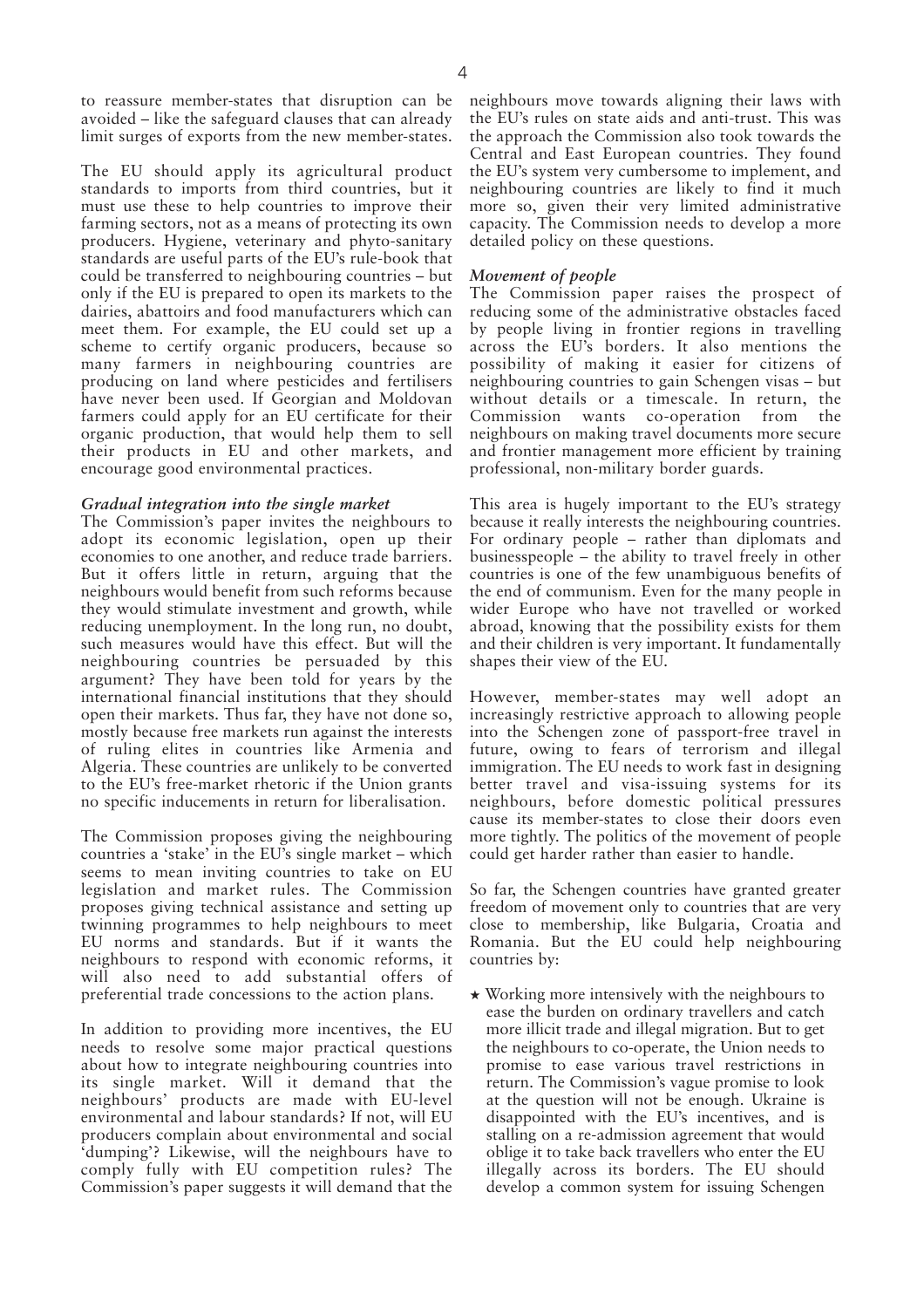*2 For details of how such a system might work, see Judy Batt, 'The EU's new borderlands', CER, October 2003.*

visas, and it should make such visas cheaper and easier to obtain.2

★ Providing more assistance with customs, not just immigration controls. That would be good for the EU, in stopping illicit and contraband trade, and it would also improve conditions for cross-border business. It would also help neighbouring countries to improve the quality of their public administration and reduce opportunities for petty corruption.

★ Giving the next generation a chance to learn about the EU. Thousands of young people from Central and Eastern Europe have taken up the opportunity to study and work in the EU-15 countries over the past 15 years. Politicians, officials, business-people and students became used to the EU's ways. They made friends and contacts which helped reintegrate post-Cold War Europe. The political classes of the accession countries benefited as these EU-educated young people grew up and took jobs in the public administration and private sector. The EU should offer the same opportunities to people in its neighbourhood, by allowing young people to travel and work for short periods in the Union. It should set up many more scholarship programmes and student exchanges.

### **What the EU should demand from its neighbours**

The EU also needs to apply tougher conditions to elements of its neighbourhood policy. The EU should be firm but fair in the application of its conditionality: 'tough love' is one way of describing this approach. The Union needs to make it clear that countries will gain rewards if they meet various conditions, and that the rewards will be denied or withdrawn if they lapse back into bad habits.

#### *Consistency is key*

The EU's internal complexity seriously reduces its external impact. The neighbours need to hear a coherent message from all parts of the EU. But instead, they receive different signals from different EU institutions and governments. Even the Commission often sends mixed messages. For example, the Directorate-General for External Relations tries to encourage the neighbours by proposing trade concessions, but is often blocked by the directorates for agriculture and trade. The gap between the technocratic approach of the Commission and the political approach of the Council also leads to incoherent policies. The differences in timetables and priorities between EU<br>institutions cause huge confusion in the institutions cause huge confusion in the neighbourhood, where the Union's demands are often a baffling combination of conflicting requirements.

Member-states are to blame, too. For example, the EU puts suspension clauses into its aid and trade agreements, on human rights and democracy, but it has never used them despite blatant breaches by some North African countries. Special pleading by one or another member-state gets favoured countries off the hook, but it undermines the EU's credibility. A few suspensions could have a powerful effect in showing that the EU means what it says.

The large member-states need to stop giving special concessions to Russia – such as market economy status and the prospect of visa-free travel – if they create double-standards. For example, Ukraine has little prospect of such benefits although its economy and border controls are similar to Russia's. Despite the evident difficulties of dealing with large countries, the EU needs to speak with one voice in its whole neighbourhood, and it needs to keep saying the same thing year after year.

### *A neighbourhood commissioner*

The EU needs to appoint a senior figure to be responsible for neighbourhood policy, to concentrate policy-makers' minds on the countries just outside the Union's borders. This appointment would also encourage the EU to bring together its different policy instruments. The best place to locate neighbourhood policy is within the Commission, which has responsibility for the EU's trade and aid policies. Owing to enlargement, the next Commission will take office in November 2004 with 25 commissioners instead of 20. When the new Commission president allocates the portfolios, he or she could use that opportunity to restructure them. A useful innovation would be to create a 'neighbourhood and enlargement commissioner'. The existence of that job would signal that enlargement is not over yet, and that the EU is committed to developing deeper ties with neighbouring countries which might never join.

Thanks to 15 years of experience in preparing the Central and East Europeans for membership, the European Commission and the member-states now have a wealth of expertise in integrating poorer countries. Many EU officials – especially in the new member-states – have practical experience of statebuilding and policy transfer in often difficult political circumstances. The EU should make full use of this expertise in extending its 'twinning' programme to send experts to help neighbouring countries. Slovak, Latvian and Polish officials who have been through the bruising experience of implementing the EU's policies in their own countries are especially wellplaced to explain them to Ukrainians and Tunisians.

## *A core 'acquis' for the economy*

The Commission proposes that neighbouring countries should unilaterally adopt the EU's *acquis communautaire* – its rule-book of laws and regulations. But this body of laws and policies was designed for advanced, industrialised economies. It was never intended as an instrument to guide